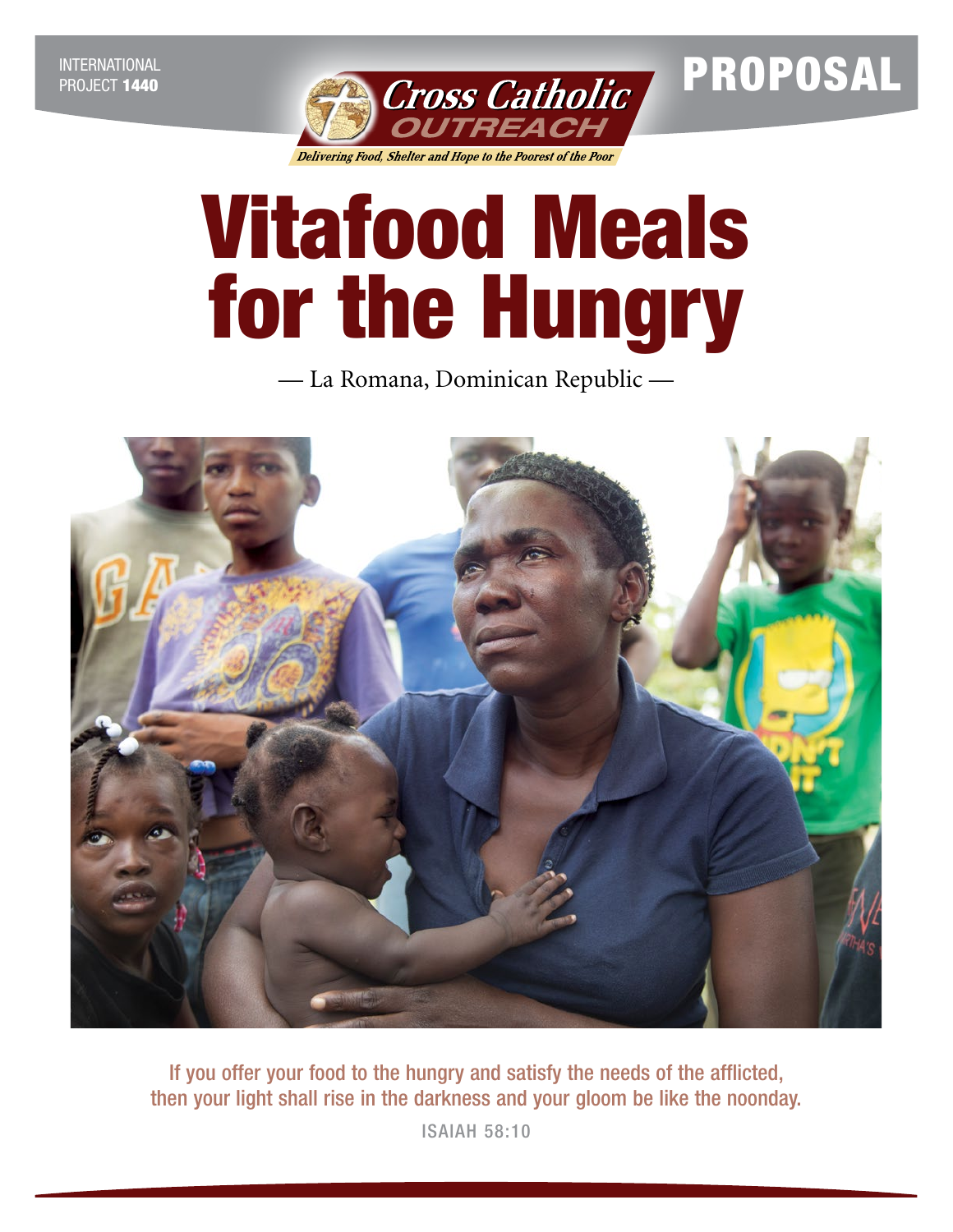# Executive Summary

### **Description**

This project will send nutrient-rich Vitafood meals to nourish hungry families living in seriously impoverished communities.

### Purpose

To reduce hunger and improve the health of at-risk children and families.

# **Location**

La Romana, Dominican Republic.

# Our Partner

Fundación Hospital El Buen Samaritano works to provide medical and nutritional support for thousands of patients each year through its hospital in La Romana and its mobile clinics in surrounding communities. It is also working to support a vast network of aid organizations throughout the Dominican Republic by distributing urgently needed resources.

# Cost

\$60,000 will ship four 40-foot containers of Vitafood at \$15,000 apiece, providing more than 1 million meals. *Every dollar sends 18 meals!* 

# **Highlights**

NEED

- The World Food Programme (WFP) reports that more than 40% of the Dominican Republic's population lives below the poverty line, with 10.4% living in extreme poverty.
- About 28% of Dominican children under the age of 5 suffer from anemia (WFP).
- Poverty is most severe in the country's 230 *bateyes* communities built on sugarcane plantations to house workers, many of whom are Haitian migrants and their descendants.

### IMPACT

- Cross Catholic Outreach has been given access to millions of nutrient-rich meals called Vitafood we just need the funds to ship them to feed the hungry!
- With your help, we can ship four 40-foot containers of Vitafood to Fundación Hospital El Buen Samaritano, our ministry partner in the Dominican Republic.
- Once our partner receives the shipments, it will distribute the meals to local church outreaches, nonprofits, social work centers and families living in the bateyes.
- Altogether, these shipments will provide about 1,088,640 meals for the hungry!

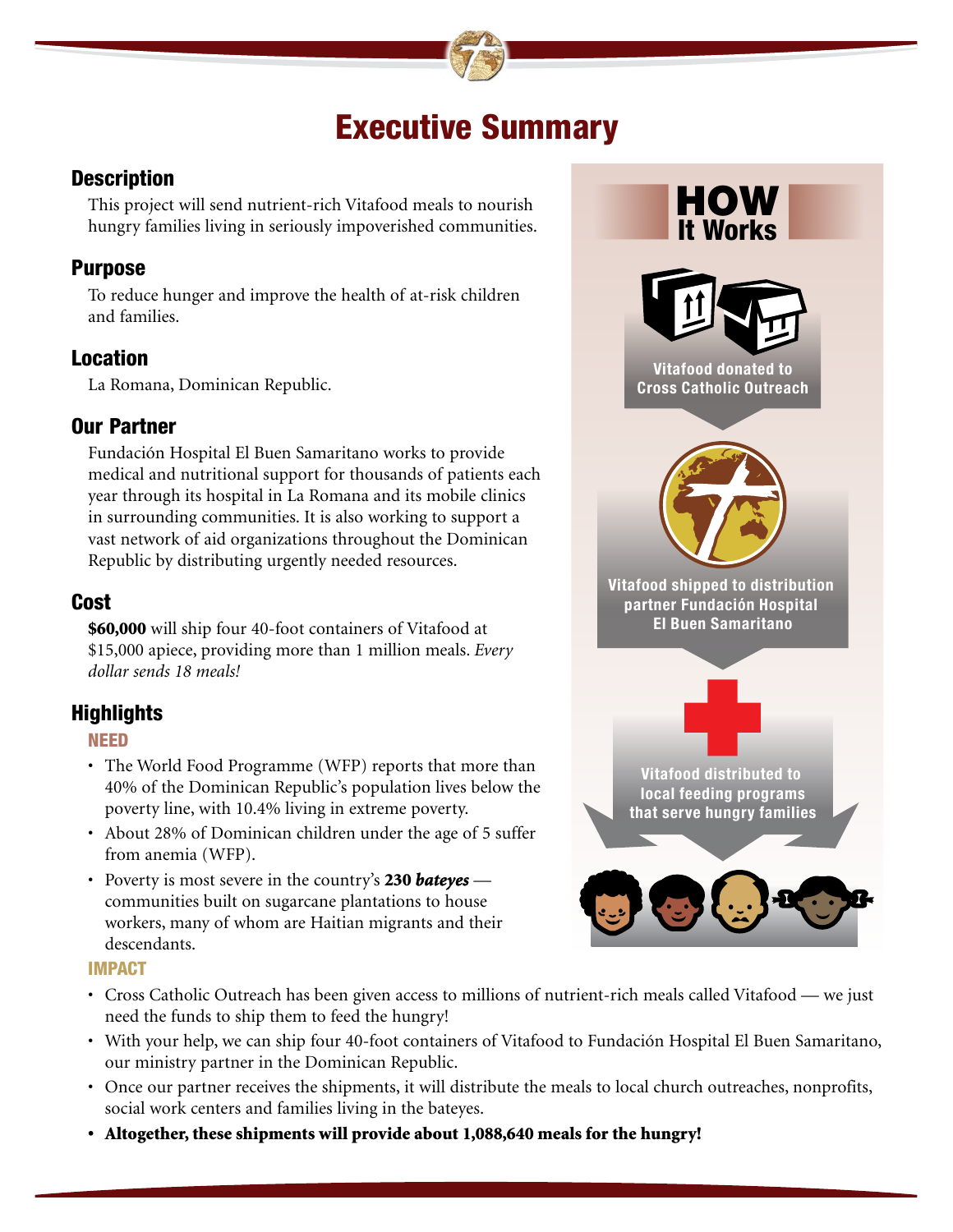# The Need



*Living in a batey, Ramona Felix (left) and her family have often eaten sugarcane to satiate their nagging hunger.*

At first glance, the two countries on the Caribbean island of Hispaniola may seem like night and day. Haiti is known for financial gridlock, while the Dominican Republic has a growing middle-income economy. One is plagued by civil unrest. The other enjoys relative stability. Haiti struggles with the effects of deforestation. The Dominican Republic is known for its lush green countryside.

Catholic priests and lay workers are aware of these dramatically different images, but they work with a more complex reality: a poverty that exists without clear borders. In that sense, the two countries are intertwined.

Even though the Dominican

Republic's reputation is characterized by resorts and pristine beaches, many of that country's farmers survive without basic infrastructure such as running water or paved roads, and they struggle to feed their families. Then there are the Haitian migrant workers who spill across the border looking for opportunity, but find little more than a different form of poverty and the toil of the sugarcane industry. Most of these families live in *bateyes* collections of broken-down shacks adjacent to the fields where workers labor from dusk till dawn, cutting cane by hand with machetes. The reward for their efforts: the equivalent of a few dollars for a full day's work.

As they battle challenges caused by a lack of income, infrastructure and community resources, some poor households are fortunate if they can provide just one meal a day. The communities surrounding the city of La Romana are an example of this. Many of that area's children and families suffer from the devastating effects of malnourishment. Without proper meals, their ailing bodies cannot recover, children cannot develop properly, and families can easily fall prey to a crushing cycle of poverty.

In response to this crisis, trusted ministry partners like Fundación Hospital El Buen Samaritano are working to share the Lord's compassion with hungry families in dire need of nutrition — *and you can play an instrumental role in their merciful mission.* 

Join us today and provide hearty meals to the Dominican Republic's struggling families through Cross Catholic Outreach's Vitafood program!

#### What Is Vitafood?

Vitafood is the generic name for all of Cross Catholic Outreach's specially formulated meal packs designed to meet the needs of the malnourished. Though we receive Vitafood from different sources, each source develops the Vitafood with a rice or lentil base, a protein (usually soy or beans) and key vitamins to energize, strengthen and improve the health of



malnourished children and families. Vitafood is sealed in airtight packets not only to maximize shelf life, but also to fit the maximum number of meals into shipping containers bound for developing nations.